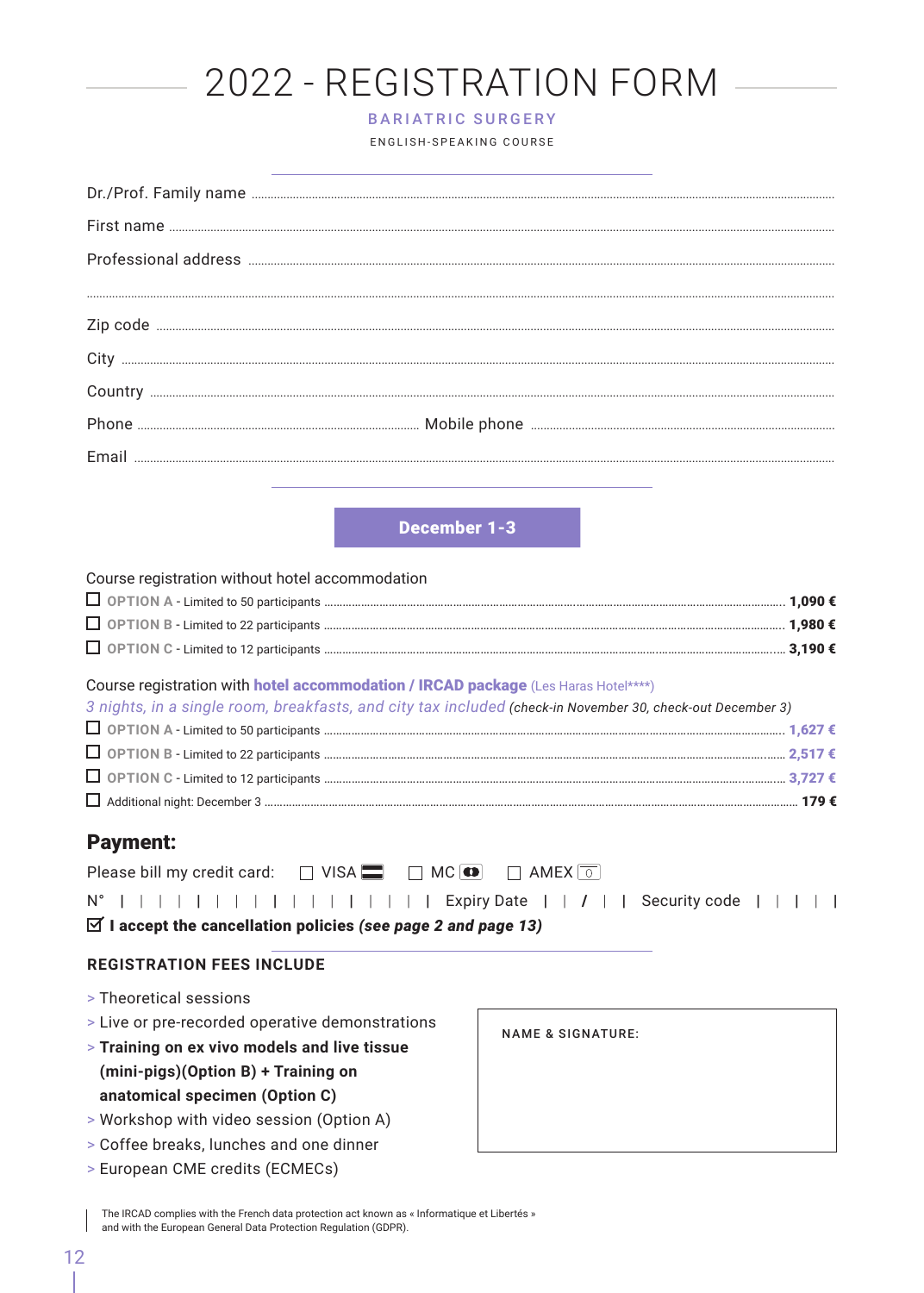

## **IRCAD: INNOVATION & EXCELLENCE FOR SURGERY**

The IRCAD offers an exceptional training facility, welcoming over 7,200 surgeons from all surgical specialties every year. It is considered one of the leading surgical education providers in the world in the field of minimally invasive surgery. With the world's top experts, the perfect mix between theoretical sessions and hands-on practice, and the latest generation of robots, the IRCAD experience will answer all your needs.

### **FULL IMMERSION IN BARIATRIC SURGERY**

Join our courses dedicated to robotic, minimally invasive and endoluminal bariatric surgery. These full immersion workshops are intended for bariatric surgeons, fellows, and residents in training across the world.

They have been structured to provide didactic lectures, surgical video demonstrations, and handson practice in standard bariatric surgery on ex-vivo models and live tissue, or anatomical specimens.

In addition to the laparoscopic training, a 2-day course will provide a unique opportunity to discover or improve skills in robotic bariatric surgery. It is a perfect way for surgeons already familiar with laparoscopic techniques to complete their skills.

A panel of world-renowned leaders in this field of expertise will deliver lectures focusing on bariatric surgery including standard techniques, pitfalls, complications, and redo surgery.

### COURSE CANCELLATION POLICY

Should you wish to cancel or postpone your registration, please notify us by email at: cancellation@ircad.fr. Please note that no refund or postponement will be considered for any cancellation received less than 6 weeks before the course starts, even if Visa application has been denied.

Please check our website to see the specific cancellation policy due to the COVID-19 sanitary situation.